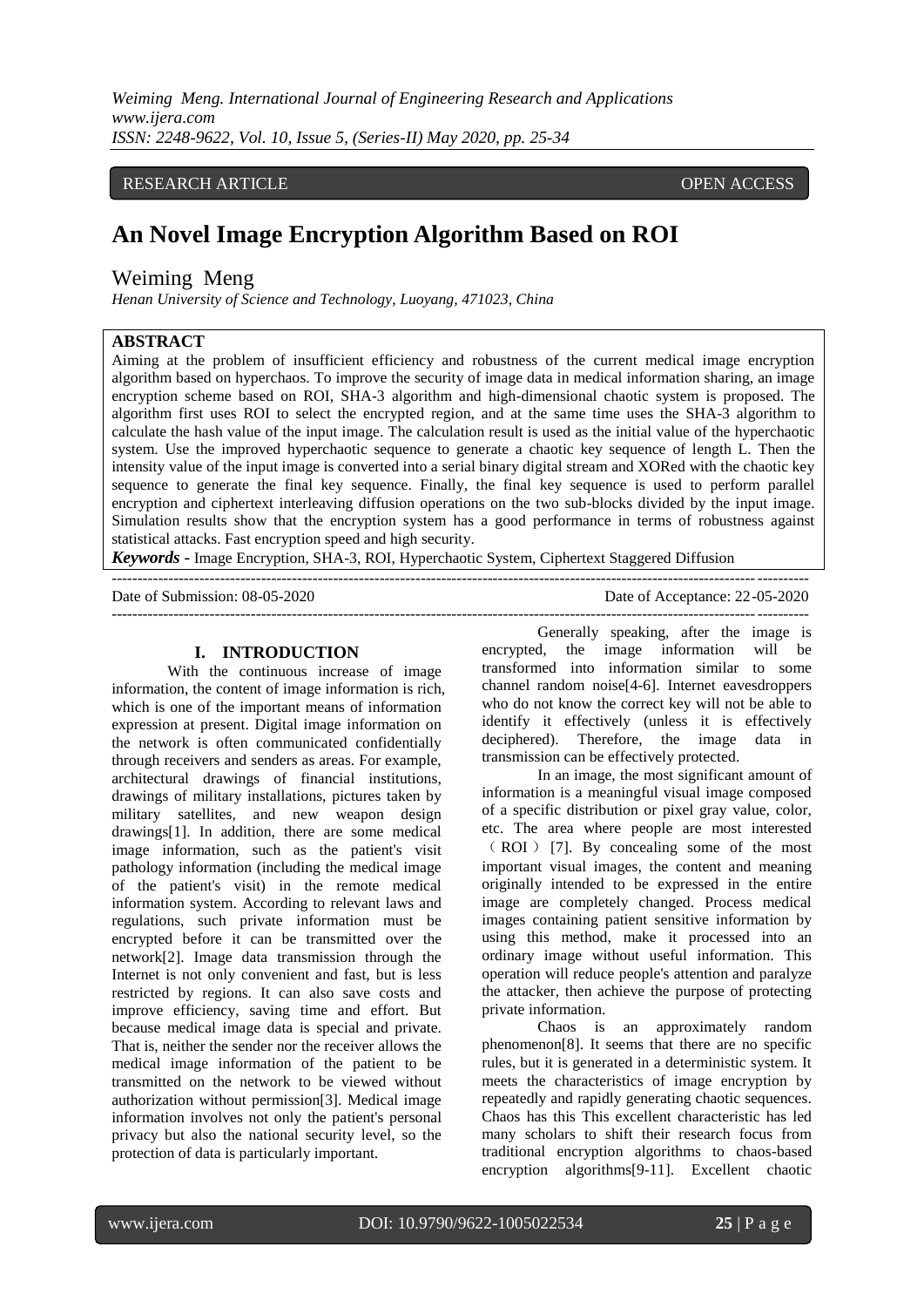encryption algorithms have been continuously proposed.

The architecture of chaotic encryption usually consists of three parts: one is to generate chaotic sequences, the other is to scramble pixel positions, and the third is to diffuse and replace pixel values [12]. The methods of evaluating the pros and cons of the chaotic encryption algorithm are mainly: the size of the key space, the sensitivity of the plaintext and the key, the correlation of neighboring pixels, statistical characteristics, the robustness of the algorithm, and the information entropy[13] . Literature [14] proposed a new hyperchaotic encryption algorithm. This algorithm improved the high correlation of images during the encryption process. After the image encryption, it has a good effect. Since all images are encrypted, the The amount of encryption calculation in non-essential areas decreases the encryption speed. Literature [15] proposed a typical image encryption algorithm based on hyper-chaotic system using image pixel position scrambling and pixel value encryption. However, the algorithm's plaintext has nothing to do with the key, making it unable to defend against known plaintext attacks. At the same time, the replacement of the algorithm and the scrambling operation are independent, making the image scrambling operation ineffective. Ref. \cite{16} proposed an image encryption algorithm, the correlation between the plaintext and the key was considered during the encryption process. However, the scrambling and encryption encryption structure of Ref. \cite{15} is basically used. Literature [17] proposed an algorithm to improve the encryption speed and efficiency by transforming chaotic sequences, but the correlation between the plaintext image and the key is low, and the entire image is encrypted, and the encryption efficiency is low.

This paper proposes to segment the ROI from the medical image, combine the plaintext with the key, then perform chaotic encryption on it, and finally embed it in the original image to form an encrypted ordinary image. For transmission over the Internet. After analysis and verification, the algorithm has obvious advantages in encryption effect and speed, and has a good practical application effect in the field of medical image encryption.

The rest of the chapter is structured as follows: Chapter 2 explains the basic principles of the hyperchaos algorithm. The third chapter describes the specific principles and steps of the algorithm. The third chapter describes the specific principles and steps of the algorithm.

# **II. ALGORITHM PRINCIPLE**

#### *A. Region Of Interest(ROI)*

In practical applications, the doctor can select the region of interest ROI in the medical image *P* according to actual needs. In order to improve confidentiality, the area of size  $m \times n$  can be selected as the image to be encrypted according to the confidentiality needs of the patient. The process of acquiring the image *D* to be encrypted is shown in the Fig. 1.



(e) Original image Palm (f) Crop image Head Palm **Fig. 1. Original and cropped images of Head 1**、 **Head 2 and Palm.**

## *B. Hyperchaotic Initial Value Generation*

The sponge structure-based SHA-3 algorithm [18] is the third-generation secure hash algorithm in the family. Hash algorithms are widely used in information interaction. However, due to the obvious shortcomings of the first-generation hash algorithm and the second-generation hash algorithm, they can no longer meet the requirements of secure and efficient encryption. In this context, algorithms emerged at the historic moment. Hash algorithms are also called hash algorithms. It has the advantages of low overhead, fast encryption speed, and no limit on message length. Hash algorithms are very sensitive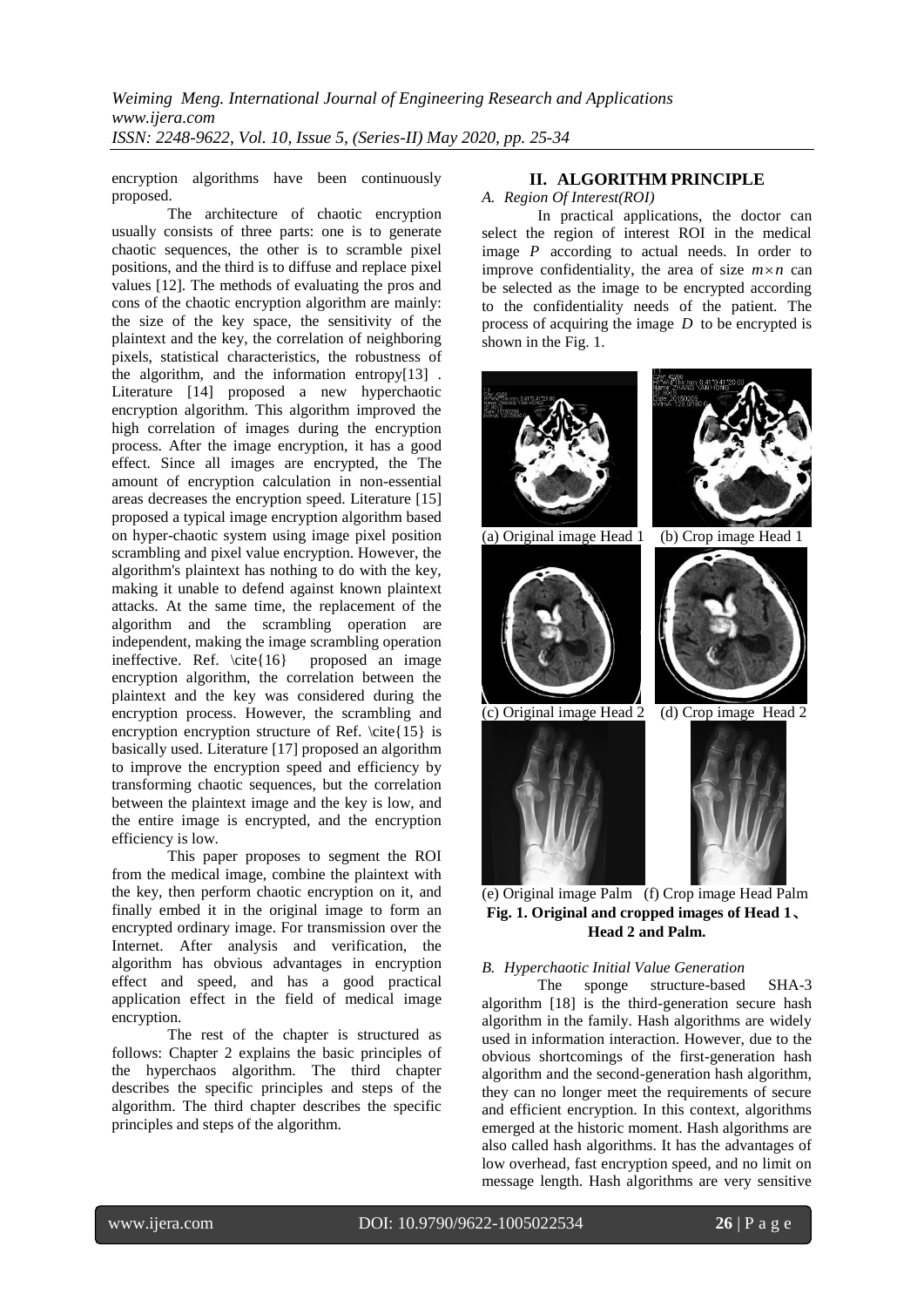to small changes in the image. A change in a pixel value will completely change the calculated hash value.

The input image will generate a set of 256-bit hash values for generating the initial values of the hyperchaotic system. The sequences are identified as,  $r_1$ ,  $r_2$ ,  $r_3$ ,...,  $r_{32}$ . The number of horizontal pixels in the image is  $\psi$ ,  $(\psi = 0,1,2,3,4,5,6)$ , and the calculation formula for the initial value of hyperchaos is as follows:

$$
x_1 = (r_1 \oplus r_2 \oplus \cdots \oplus r_8) / 10 / 2^{\nu} + x_0
$$
 (1)

$$
x_2 = (r_9 \oplus r_{10} \oplus \cdots \oplus r_{16})/10/2^{\nu}
$$
 (2)

$$
x_3 = (r_{17} \oplus r_{18} \oplus \cdots \oplus r_{24})/10/2^{\nu}
$$
 (3)

$$
x_4 = (r_{25} \oplus r_{26} \oplus \cdots \oplus r_{32})/10/2^{\nu}
$$
 (4)

Among them,  $x_1$ ,  $x_2$ ,  $x_3$ ,  $x_4$  is the initial value of the hyperchaotic system, expressed as an addition operation; set as 0.12.

#### *C. Hyperchaotic Systems*

In 2010, Wang et al. Constructed a new four-dimensional hyperchaotic system based on the chaotic system constructed by Cai. This system can produce complicated dynamic behavior with the change of parameters, and in its phase space, the range of motion traversal is large [19]. The mathematical model of a hyperchaotic system is as follows:

$$
\begin{cases}\n\dot{x}_1 = \alpha (x_2 - x_1) \\
\dot{x}_2 = bx_1 + cx_2 - x_1 x_3 + x_4 \\
\dot{x}_3 = x_2^2 - dx_3 \\
\dot{x}_4 = -e x_1\n\end{cases}
$$
\n(5)

The coefficient in the formula is a normal number. Among them, *a* , *b* , *c* and *e* are system control parameters  $x_1$ ,  $x_2$ ,  $x_4$  and are the rate of change of system state variables over time. When the parameters  $\alpha = 27.5$ ,  $b = 3$ ,  $c = 35$ ,  $d = 5$ ,  $e = 3$  have two positive exponents [20], the system is in a hyperchaotic state.

#### *D. Hyperchaotic Sequence*

Due to the mismatch between the pixel value types of digital images and the numerical types of real numbers in the hyperchaotic sequences directly generated by the hyperchaotic system, and the pseudo-random characteristics and distribution characteristics of the hyperchaotic sequences are not ideal. Therefore, the generated hyperchaotic sequence is improved to make it more suitable for image data encryption [17]. The improved chaotic key sequence generation steps are as follows:

Step 1: The chaotic sequence expression directly generated by the hyperchaotic system is

$$
\{x_j(i) : i = 1, 2, \cdots, N_0 + L/4; j = 1, 2, 3, 4\}
$$
 (6)

Where, Contains 4 sequences  $\{j = 1, 2, 3, 4\}$ 

of lengths of  $(N_0 + L/4)$  real numbers.  $N_0$  is the number of pre-iterations of the hyperchaotic system, and is the total number of pixels of the input image.

Step 2: In order to enhance the sensitivity of the generated sequence to the initial conditions of the system and to eliminate the harmful effects caused by transient processes in the sequence, remove the first  $N_0$  values in the generated chaotic sequence. The newly generated chaotic sequence is 4 sequences *L* /4 with a length of sequences  $L/4$  with a length of  $\{x_j(i): i = 1, 2, \cdots, L/4; j = 1, 2, 3, 4\}$ ; the sequence  ${x<sub>j</sub>(i)}$  is improved by using equation (7), and the new improved sequence  $\{y_j(i)\}\$ is:  $y_i(i) = [2 \times x_i(i) - (\max_x x_i + \min_x x_i)] / (\max_x x_i - \min_x x_i)$  (7)

In the formula,  $\min_{x_j} x_j$  and  $\max_{x_j} x_j$ respectively represent the minimum and maximum values in the  $j$ -th sequence,  $j = 1, 2, 3, 4$ . Use the sequence  $\{y_j(i)\}\$ for a second improvement to generate four chaotic key subsequences  $\{z_j(i)\}$ : generate four chaotic key subsequences  $\{z_j(i)\}\$ <br> $z_j(i) = \text{mod}((|y_j(i)| - \text{floor}(|y_j(i)|)) \times 10^m, 256)$  (8) Where,  $i = 1, 2, \dots, L/4$ ;  $j = 1, 2, 3, 4$ .

In the formula,  $|x|$  represents the absolute value of  $x$ ; the value of is set to 14, and floor( $x$ ) represents the largest integer not greater than *x* ;

Step 3: Combine the generated 4 subsequences to obtain a hyperchaotic sequence *L* of length *K* . The combined expression is as follows:<br>  $K = [z_1(1), z_2(1), z_3(1), z_4(1), \dots, z_1(L/4), z_2(L/4), z_3(L/4), z_4(L/4)]$  (9)  $K = [z_1(1), z_2(1), z_3(1), z_4(1), \cdots, z_1(L/4), z_2(L/4), z_3(L/4), z_4(L/4)]$  (9)

#### **III. ALGORITHM PRINCIPLE**

*A. Encryption Steps*

Suppose the image to be encrypted is *D* , the image size is  $m \times n$ , the total number of pixels is  $L = m \times n$ , and the matrix representation is:

$$
P = \begin{bmatrix} P_1 & P_2 & \cdots & P_n \\ \vdots & \vdots & \vdots & \vdots \\ P_{(m-1)n+1} & \cdots & \cdots & P_L \end{bmatrix}
$$
 (10)

In the image encryption process, the expression form of the matrix is shown in Equation (10). Generates a ciphertext pixel sequence  ${C(i), i = 1,2, \cdots, L}$  in progressive scanning order. Let the pixel sequence  $\{P(1), P(2), \dots, P(L/2)\}\)$  be the first half of the image to be encrypted. Let the the first half of the image to be encrypted. Let the pixel sequence  $\{P(L/2+1), P(L/2+2), \dots, P(L)\}$ be the second half of the image to be encrypted.

The encryption algorithm process is as follows: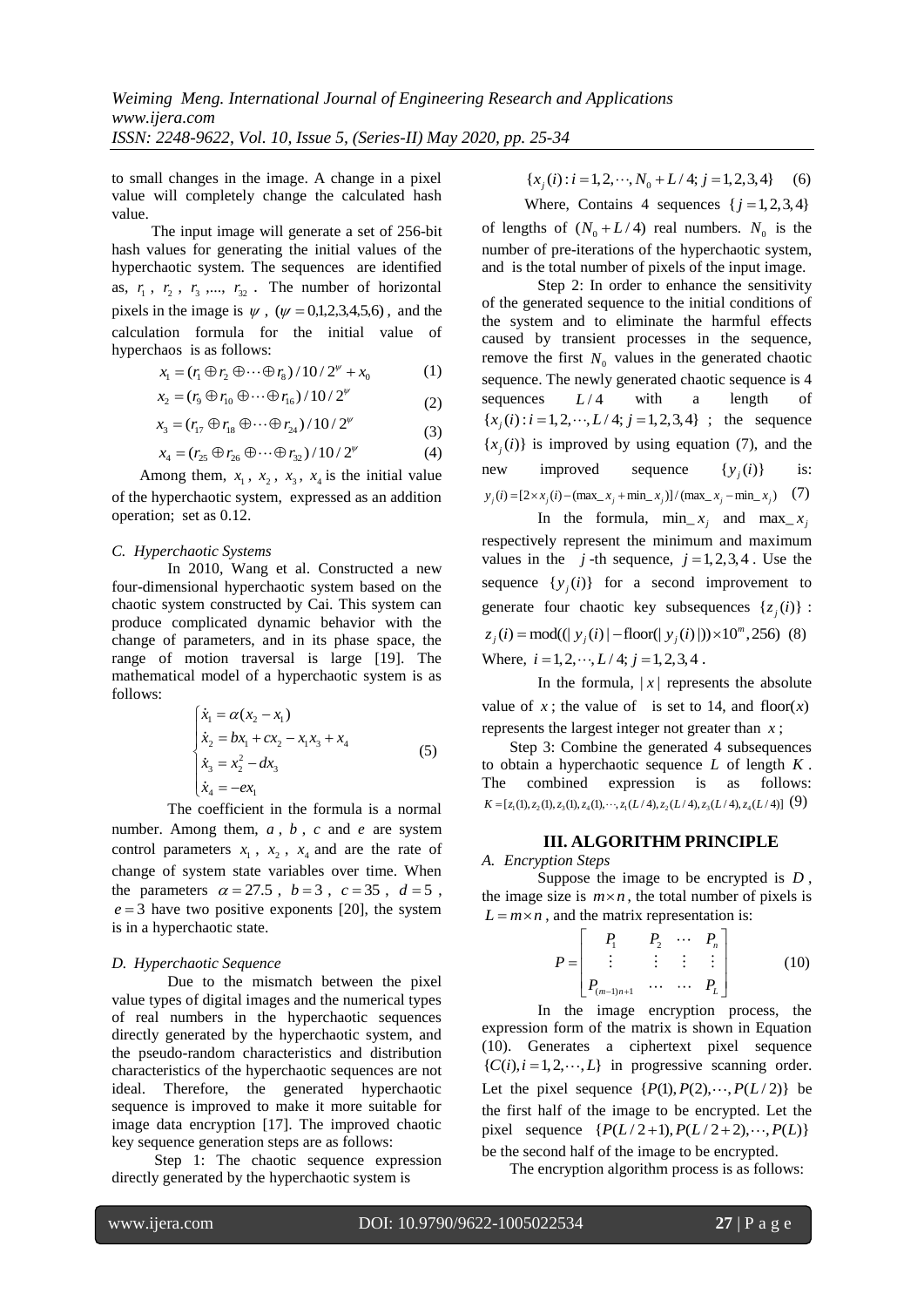Step 1: Enter the image *D* to be encrypted.

Step 2: Perform a hash value calculation on the input image to obtain the initial values of the hyperchaotic system,  $x_1$ ,  $x_2$ ,  $x_3$ ,  $x_4$ .

Step 3: Substituting the initial values  $x_1$ ,  $x_2$ ,  $x_3$ ,  $x_4$  into the hyperchaotic system formula to generate a chaotic real number sequence a chaotic real number<br>  ${x_j(i) : i = 1, 2, \cdots, N_0 + L/4; j = 1, 2, 3, 4}$ 

Step 4: The generated chaotic real number sequence is transformed and optimized to obtain the intermediate chaotic key sequence *K* . Perform the first round of encryption operations, from step 5 to step 7.

Step 5:  $i \leftarrow 1$ ; At the same time, the first pixel in the previous sub-block is calculated using equations (11) and (12) to generate the final encryption key, and the final encryption key is used for the encryption operation; The first pixel in the latter sub-block is calculated using equations (13) and (14) to generate the final encryption key, and the final encryption key is used for the encryption operation.

Key(*i*) = mod(
$$
C_0 + K(i)
$$
, 256) (11)

$$
C(i) = \text{bitxor}(P(i), \text{Key}(i))
$$
\n(12)

$$
C(i) = \text{bitxor}(P(i), \text{Key}(i)) \tag{12}
$$
  
Key(*L*/2+*i*) = mod(*C*(*i*) + *K*(*L*/2+*i*), 256) (13)

Key(
$$
L/2+i
$$
) = mod( $C(i) + K(L/2+i)$ , 256) (13)  
 $C(L/2+i)$  = bitxor( $P(L/2+i)$ , Key( $L/2+i$ )) (14)

Where  $mod(x, y)$  is the remainder after dividing  $x$  by  $x$  to get the integer quotient;  $bitxor(x, y)$  represents the exclusive XOR operation of  $x$  and  $y$ .  $C_0$  is a preset positive integer,  $C_0 \in [1, 255]$ .  $P(i)$  and  $C(i)$  represent the values of the *i* -th pixel of the plaintext image and the encrypted image, respectively.

Step 6:  $i \leftarrow i+1$ ; At the same time, the -th pixel in the previous sub-block is calculated using equations (15) and (16) to generate the final encryption key, and the final encryption key is used for the encryption operation; The first pixel in the latter sub-block is calculated using equations (13) and (14) to generate the final encryption key, and the final encryption key is used for the encryption operation.

tion.  
Key(*i*) = mod(
$$
C(L/2+i-1) + K(i),256
$$
) (15)

$$
C(i) = \text{bitxor}(P(i), \text{Key}(i))
$$
 (16)

Step 7: Repeat Step 6 until  $i = L/2$  the first round of encryption operation is completed. The encryption operation of the second round is from step 8 to step 10.

Step 8:  $i \leftarrow 1$ ; at the same time, the first pixel in the previous sub-block is calculated using equations (17) and (18) to generate the final encryption key, and the final encryption key is used

for the encryption operation. The first pixel in the latter sub-block is calculated using equations (19) and (20) to generate the final encryption key, and the final encryption key is used to perform the encryption operation.

$$
Key(i) = mod(C_0 + K(i), 256)
$$
 (17)

$$
C(i) = \text{bitxor}(C(i), \text{Key}(i))
$$
 (18)

$$
C(i) = \text{bitxor}(C(i), \text{Key}(i))
$$
(18)  
Key(*L*/2+*i*) = mod(*C*(*i*) + *K*(*L*/2+*i*),256) (19)

$$
Key(L/2+i) = mod(C(i) + K(L/2+i), 256) (19)
$$
  
C(L/2+i) = bitxor(C(L/2+i), Key(L/2+i)) (20)

Step 9:  $i \leftarrow i+1$ ; At the same time, the  $i$  th pixel in the previous sub-block is calculated using equations (21) and (22) to generate the final encryption key, and the final encryption key is used for the encryption operation; The first pixel in the latter sub-block is calculated using equations (19) and (20) to generate the final encryption key, and the final encryption key is used for the encryption operation.

ation.  
Key(*i*) = mod(
$$
C(L/2+i-1) + K(i),256
$$
) (21)

$$
C(i) = \text{bitxor}(C(i), \text{Key}(i))
$$
 (22)

Step 10: Repeat step 9 until  $i = L/2$ , the encryption operation of the second round is completed. Generate a ciphertext image *C* .

It can be known from the above encryption process that the initial value of the hyperchaotic system generated by SHA-3 is used to closely associate the plaintext image with the system. The final key  $Key(i)$  is used to encrypt the image pixels, so that the current chaotic key  $K(i)$  and the final key  $Key(i)$  are related to each other, and also the previous encrypted ciphertext pixel value in the other sub-block is related to the final key  $Key(i)$ .

Decryption operation process is the reverse operation process of encryption operation.

#### **IV. EXPERIMENTAL RESULTS**

### *A. Experimental setup*

This paper uses Matlab2016b as an experimental platform to simulate the algorithm. The initial value of the hyperchaotic system is calculated based on the hash value of the input image. The system parameters of the hyperchaotic system are:  $a = 27.5$ ,  $b = 3$ ,  $c = 35$ ,  $d = 5$ ,  $e = 3$ . The iteration time step is set to 0.001. The test images for simulation experiments are shown in Table 1. The image before and after encryption is shown in Fig. 2.

An excellent image encryption algorithm is extremely sensitive to small changes. When the key value changes slightly, the encrypted image changes dramatically. Corresponding to this, a slight change in the decryption key will cause a huge change in the decrypted image and the original image.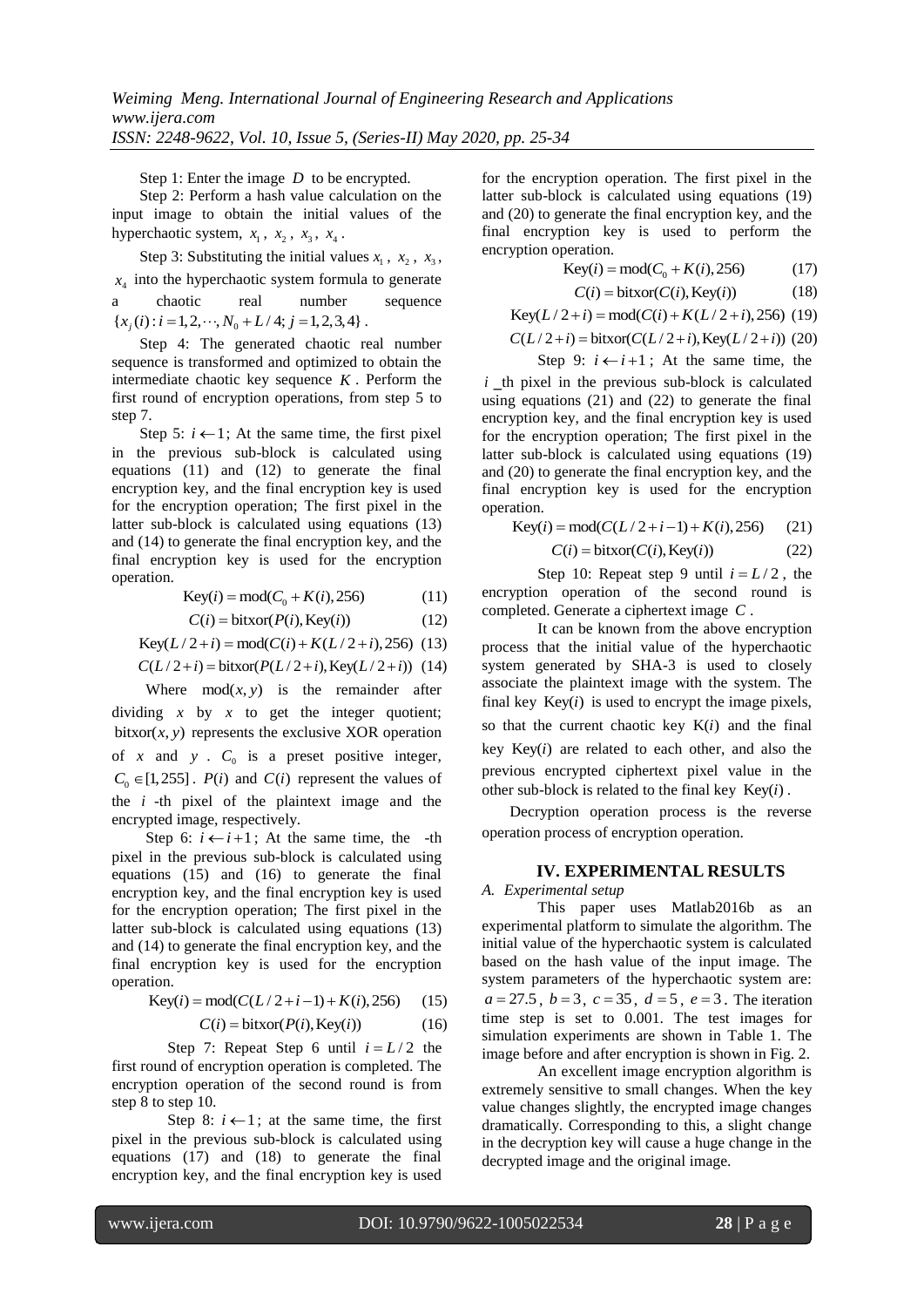| <b>Table 1 Test images</b> |                  |  |
|----------------------------|------------------|--|
| Image                      | Resolution       |  |
| Head1                      | $410\times 410$  |  |
| Head <sub>2</sub>          | $378 \times 430$ |  |
| Palm                       | 544×1024         |  |



**Fig. 2. Encrypted images of Head1, Head 2 and Palm.**

### *B. Key Space Analysis*

In this paper's encryption scheme, the SHA-3 algorithm is used to generate the initial values of the four state variables of the hyperchaotic system, which are represented by 15-digit decimal doubleprecision real numbers. The key space in the encryption scheme is:  $10^{15} \times 10^{15} \times 10^{15} \times 10^{16} \approx 2^{199}$ , which is roughly equivalent to a key length of 199bit . If the positive integer c and the number of pre-iterations are also used as the original key, the key space will be larger. Therefore, the algorithm has sufficient ability to attack the exhaustion. The experimental hardware conditions are a 2.7 GHz Intel (R) Core (TM) i7-7500U CPU, a notebook computer with 8GB of memory and a 500GB hard disk; the software environment is Windows  $10 \text{ OS } +$ Matlab2016b compiler.

#### *C. Statistical Analysis*

The original image and the encrypted image are statistically analyzed, and their statistical characteristics are analyzed. Use histograms to compare the histograms of the original and encrypted images. As shown in Fig. 3. It can be seen that the histogram of the original image shows irregular changes, while the histogram of the encrypted image shows very regular and smooth. The statistical information of the original image cannot be read from the encrypted image, which

indicates that the hyperchaos algorithm has sufficient resistance to statistical attacks.



**Fig. 3. The first column is the plaintext image of Head 1, Head 2 and Palm.** 

The second column is the histogram of the plaintext image. The third column is ciphertext image. The fourth column is the histogram of ciphertext image.

#### *D. Anti-differential Analysis*

The excellent image encryption algorithm can diffuse the information of the input image to the full image. When a pixel value in the plaintext image is changed, the entire password image will be completely changed. This can effectively resist differential attacks.

Use NPCR (pixel number change rate) and UACI (pixel average change intensity) to measure the password image is affected by small changes in the input image.

Set the plaintext image  $C_1$  size to  $m \times n$ . A plaintext image  $C_2$  is generated by changing any one pixel in the plaintext image  $C_1$ , and the pixel position of the change is set to  $(i, j)$ , so the pixel values of the  $C_1$  and  $C_2$  images at  $(i, j)$  are  $C_1(i, j)$  and  $C_2(i, j)$  respectively.

$$
NPCR = \frac{1}{mn} \sum_{i=1}^{m} \sum_{j=1}^{n} D(i, j) \times 100\% \tag{23}
$$

$$
mn \sum_{i=1}^{m} \sum_{j=1}^{n} |c_1(i, j) - c_2(i, j)| \times 100\% \quad (24)
$$

The calculated results are shown in Table 2 and Table 3. The maximum theoretical values of NPCR and UACI are:

and UAC1 are:  
\n
$$
NPCR_E = (1 - 2^{-r}) \times 100\% = 99.6094\% \quad (25)
$$

$$
UACI_E = \frac{1}{2^{2n}} \frac{\sum_{i=1}^{2^n - 1} i(i+1)}{2^{2r} - 1} \times 100\% = 33.4635\%, (26)
$$

The input image is an 8-bit grayscale image,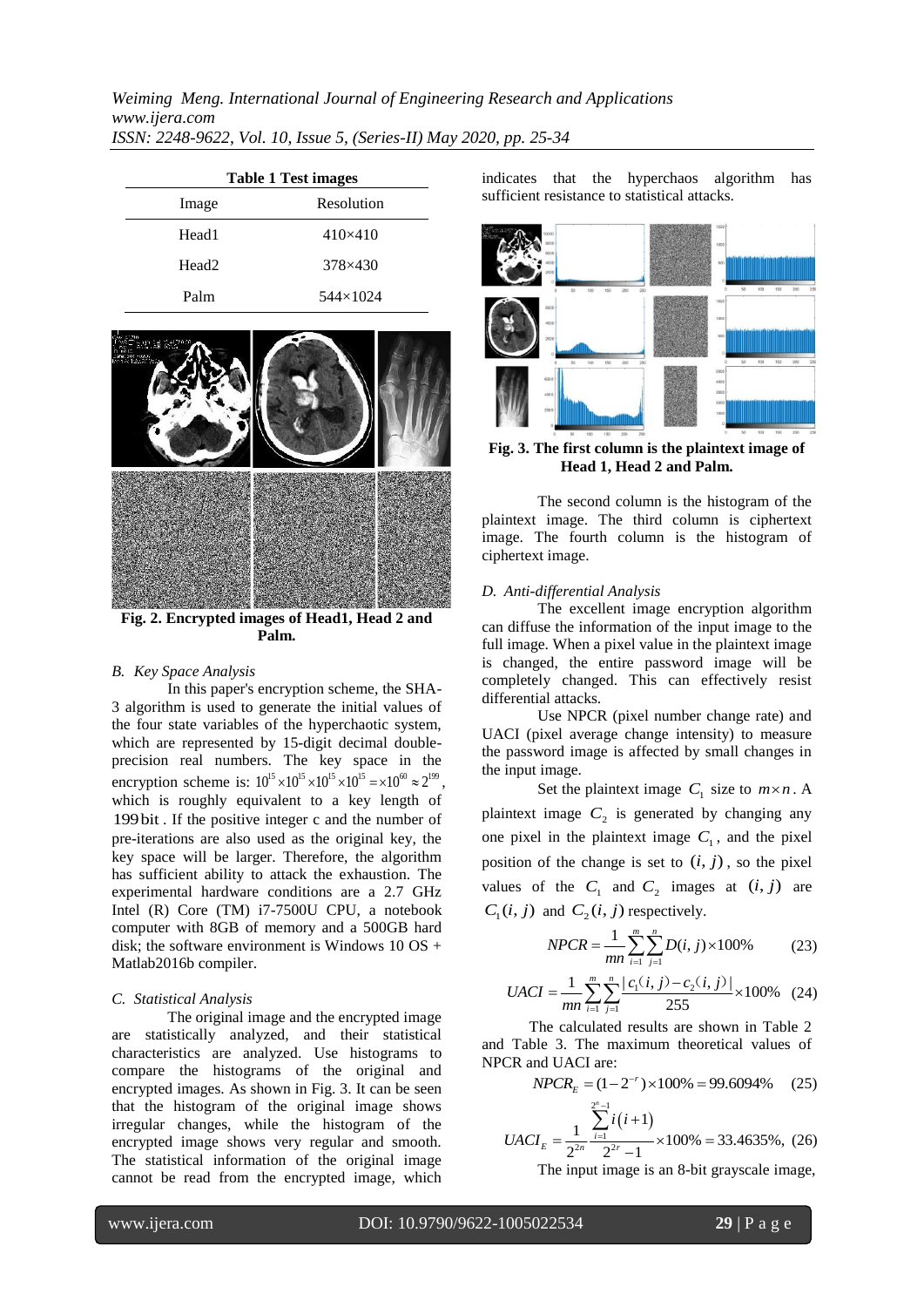and the *n* value in the formula is set to 8.

Enter three images, randomly change one bit for each image ten times, and calculate the NPCR and UACI after each change respectively to calculate the average performance.

**Table 2 Average performance of NPCR (%)**

| Image Ciphertext C-DNA[21] CHC[22] |         |              |         |
|------------------------------------|---------|--------------|---------|
| Head1                              | 99.2623 | 59.4884e-07  | 99.6371 |
| Head <sub>2</sub>                  | 99.2094 | 61.5233 e-07 | 99.6050 |
| Palm                               | 100     | 17.9515 e-07 | 99.6140 |

| Image             | Ciphertext | $C-DNA[21]$ | CHC[22] |  |
|-------------------|------------|-------------|---------|--|
| Head1             | 33.5236    | 23.3288e-09 | 33.5077 |  |
| Head <sub>2</sub> | 33.4953    | 24.1268e-09 | 33.3996 |  |
| Palm              | 33.4666    | 7.03981e-09 | 33.4379 |  |

#### *E. Key Sensitivity Analysis*

Key sensitivity, an excellent image encryption algorithm is extremely sensitive to small changes. When the key value changes slightly, the encrypted image changes dramatically. encrypted image changes dramatically. Corresponding to this, a slight change in the decryption key will cause a huge change in the decrypted image and the original image.

When the initial value of the system changes  $10^{-10}$ , as shown in Fig. 4, the decrypted image changes greatly, and the original image cannot be identified. This shows that the hyperchaos algorithm has sufficient ability to resist exhaustive attacks.



**Fig. 4. Head1, Head2 and Palm decrypted images.**

The first line is decrypted with the correct key, and the second line is decrypted with the wrong key.

## *F. Information Entropy Analysis*

The definition of information entropy is the uncertainty of displaying image information. The larger the information entropy, the more uniform the gray value distribution of the image. Otherwise, it means that the distribution is uneven. An eight-bit grayscale image has  $2<sup>8</sup>$  possibilities for its intensity value, so the closer the entropy value is to 8, the more ideal it is for a randomly distributed state. The formula for calculating information entropy is shown in (27):

$$
H(s) = -\sum_{i=0}^{2^{n}-1} P(s_i) \log_2 |P(s_i)|
$$
 (27)

Where *s* is the source of information and  $P(s_i)$  is the probability of occurrence of information . The total number of information sources is . The encrypted image is calculated. The results are shown in Table 4. It can be seen that the entropy value of the encrypted image is close to 8, which shows that it can effectively resist the entropy attack.

**Table 4 Ciphertext image performance**

| Image             | Ciphertext | $C-DNA[21]$ | CHC[22] |
|-------------------|------------|-------------|---------|
| Head1             | 7.9988     | 7.9989      | 7.9986  |
| Head <sub>2</sub> | 7.9987     | 7.9988      | 7.9985  |
| Palm              | 7.9997     | 7.9997      | 7.9995  |

#### *G. Correlation Analysis*

Attackers obtain image information by analyzing image information with high correlation between adjacent pixels. Therefore, correlation is an important indicator for testing the effect of image encryption. The closer the correlation coefficient is to 0 in the encrypted image, the better.

The formula for calculating the correlation coefficient is:

$$
\gamma = \frac{\sum_{i=1}^{N} (x_i^a - \overline{x}^a)(y_i^b - \overline{y}^b)}{\sqrt{\sum_{i=1}^{N} (x_i^a - \overline{x}^a)^2 \prod_{i=1}^{N} (y_i^b - \overline{y}^b)^2}}
$$
(28)

The intensity values of the  $i$  pair of adjacent pixels *a* and *b* are represented by  $x_i^a$  and  $x_i^b$ . The average intensity value of adjacent pixel pairs is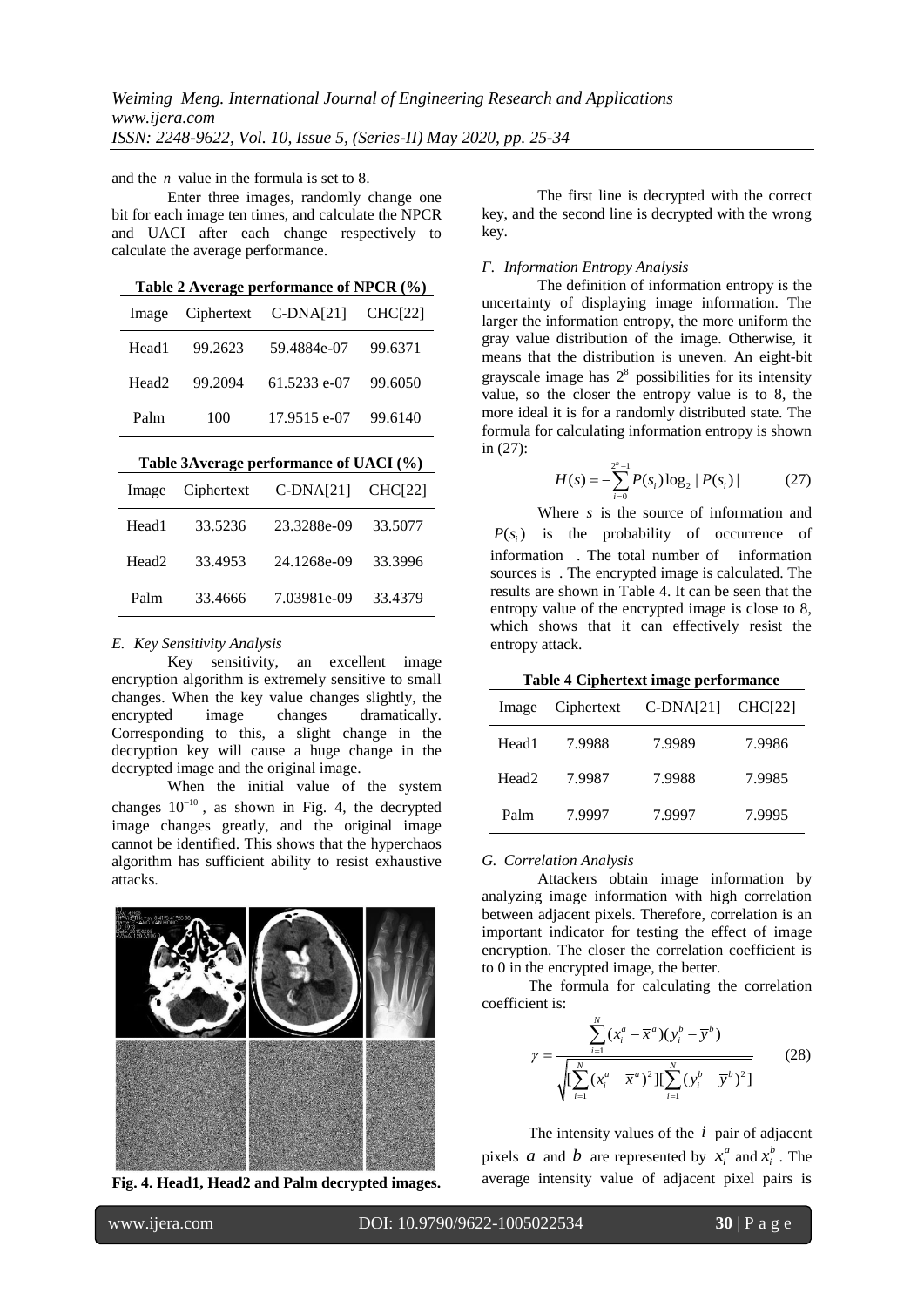represented by 1  $\sum_{i=1}^{a} x_i^a$  $\bar{x}^a = \frac{1}{N} \sum_{i=1}^N x_i^a$ . The average value of the next pixel of adjacent pixels is expressed by 1  $b^{b} = \frac{1}{N} \sum_{i=1}^{N} y_{i}^{b}$  $\overline{y}^b = \frac{1}{N} \sum_{i=1}^{N} y_i^b$ . Calculate the correlation coefficient  $\gamma_h$  in the horizontal direction, the correlation coefficient  $\gamma$ , in the vertical direction, and the correlation coefficient  $\gamma_d$  in the diagonal direction. Image *D* is in size. The number of adjacent pixel pairs in the horizontal direction or the vertical direction is  $N = m \times n - 1$  images.

By calculating the correlation coefficient between the original image and the encrypted image, the calculation results are shown in Table 5. The correlation coefficient of the original image is close to 1, and the calculated correlation coefficient of the encrypted image is close to 0, which indicates that the image encrypted using the hyperchaotic algorithm is irrelevant. As shown in Fig. 5.



**Fig. 5. The horizontal distribution of adjacent pixels between plaintext and ciphertext images.**

| <b>Table 5 Correlation coefficient</b> |              |        |            |             |                |
|----------------------------------------|--------------|--------|------------|-------------|----------------|
| Image                                  | γ            | Input  | Ciphertext | $C-DNA[21]$ | <b>CHC[22]</b> |
| Head1                                  | $\gamma_{h}$ | 0.9251 | $-0.0025$  | $-0.0026$   | 0.00081        |
|                                        | $\gamma_{v}$ | 0.9478 | $-0.00095$ | $-0.0023$   | $-0.0017$      |
|                                        | $\gamma_d$   | 0.9107 | 0.0028     | 0.00082     | 0.0031         |
| Head <sub>2</sub>                      | $\gamma_{h}$ | 0.9657 | $-0.0014$  | 0.0029      | $-0.00093$     |
|                                        | $\gamma_{v}$ | 0.9728 | $-0.00004$ | 0.00011     | $-0.00274$     |
|                                        | $\gamma_d$   | 0.9477 | $-0.00045$ | 0.00065     | 0.00220        |
| Palm                                   | $\gamma_{h}$ | 0.9966 | $-0.00086$ | 0.00062     | 0.00202        |
|                                        | $\gamma_{v}$ | 0.9955 | $-0.00014$ | $-0.0021$   | $-0.00104$     |
|                                        | $\gamma_d$   | 0.9953 | 0.00072    | 0.0013      | 0.00074        |

#### **V. CONCLUSION**

In this paper, by selecting the encryption region for the plaintext image and only encrypting the parts that need to be encrypted, the purpose of reducing the encryption operation expenses and improving the encryption efficiency is achieved. The SHA-3 algorithm is used to calculate the plaintext image to generate the initial value of the encryption system, and the initial value is applied to the hyperchaotic image encryption system, which improves the connection between the plaintext and the encryption system. The generated chaotic sequence is improved to have better random uniform distribution characteristics. At the same time, the improved chaotic sequence is combined with the ciphertext interleaving diffusion mechanism, and a parallel encryption method is used. Improved plaintext sensitivity and encryption efficiency. After experimental verification and analysis, the algorithm has the characteristics of high encryption efficiency and large key space. The correlation between the adjacent pixels of the encrypted image is close to zero, and the statistical distribution of the encrypted image is even, which shows that the algorithm is highly sensitive to the key and has strong resistance to differential attacks. The encryption algorithm proposed in this paper meets the needs of secure transmission of medical images.

#### **REFERENCES**

[1]. Sandyarani K, Kumar P N. Efficient substructure sharing methods for optimizing the composite S-Box, mixcolumn and inverse